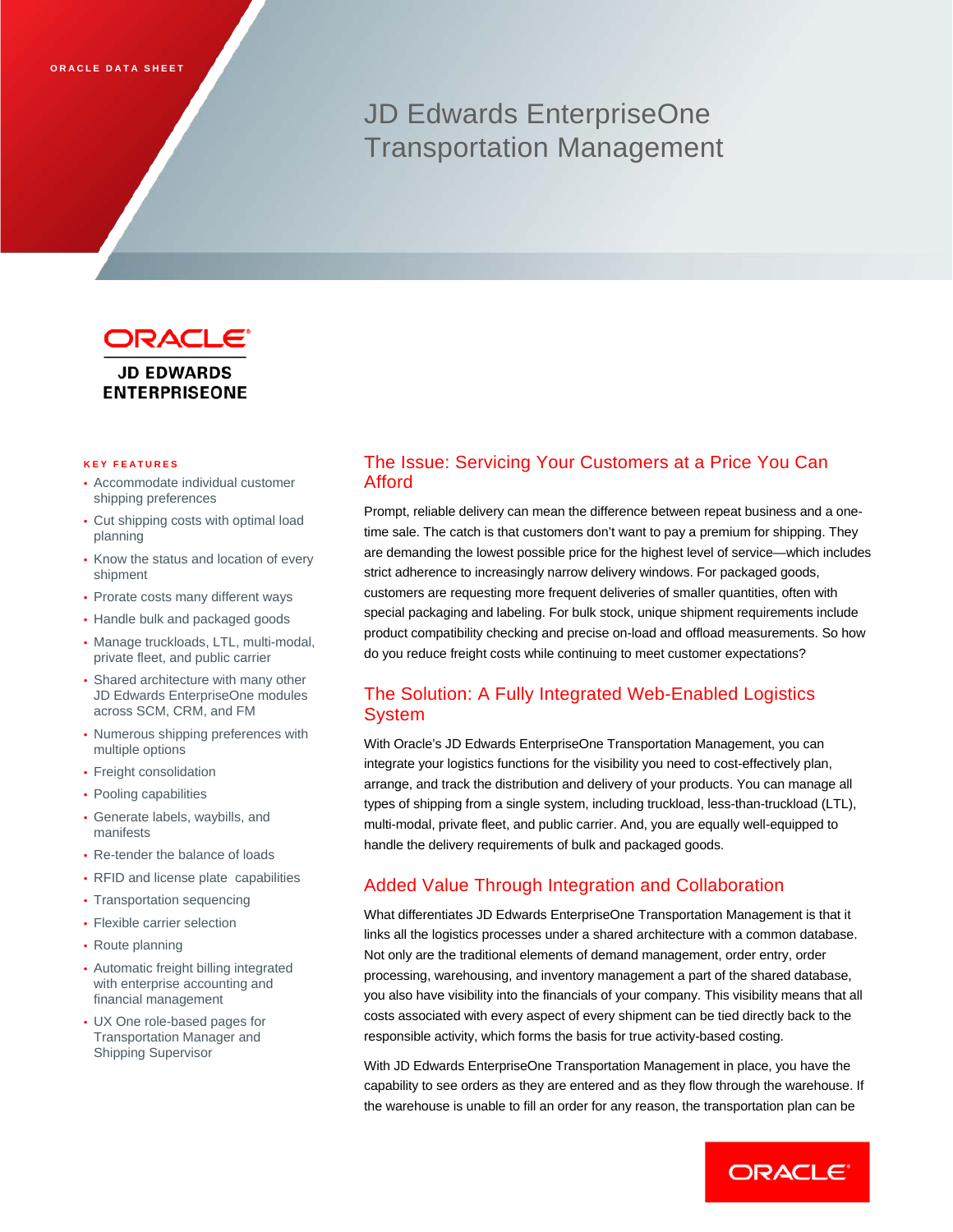#### **FEATURE/FUNCTION HIGHLIGHTS**

- Bulk and packaged goods transport
- Multimode, multi-carrier
- Inbound and outbound transportation
- User-defined rules for rating, routing, carrier selection, and payment options
- Dual-level expense tracking
- Order profitability analysis
- Carrier performance tracking
- In-transit inventory
- UCC 128 and EAN compliant
- Automated rate and pay
- Load building
- Measurement and currency conversions
- Fully web-enabled
- Real-time link to rating and mileage calculators
- License plate maintenance and visibility
- RFID and ASN support
- Carton reconciliation at the line level
- Carton charge calculation at shipment confirmation
- Sales order consolidation for single shipments
- Transportation sequencing capabilities
- **Excess transportation charges** capabilities
- ASN recalculation for performance and client flexibility during maintenance
- Extended ASN functionality to support automotive requirements
- User-defined receipt matching
- Flexible bill of lading reporting including consolidation

modified accordingly, including your ability to:

- Optimally re-tender the balance of the load
- Reconsolidate by using other orders
- Reroute the order to be filled from another warehouse

Because JD Edwards EnterpriseOne Sales Order Management, Warehouse Management, and Transportation Management modules are completely integrated, a process flow can be created to take an incoming order and send it directly to the most appropriate operation for delivery.

In a full-load environment, transportation can be optimized first with the order then moved to the warehouse. In a company that typically sees a large number of small orders, the warehouse operation can be given the first priority to optimize its operations, and then have a transportation plan created around what has been picked and is available to load.

The visibility gained from having one common database enables your company to make better decisions to improve efficiency. But to truly speed the flow of information—and products—all parties involved must have easy access to that information. Because JD Edwards EnterpriseOne Transportation Management is completely web-enabled, your employees, vendors, and customers are all able to make secure, role-based inquires anywhere internet access is available.

Transportation Managers and Shipping Supervisors can access UX One role-based pages to easily access, review, and act upon important information, thereby ensuring prompt and reliable transportation in a cost-effective manner.

## Improved Customer Service

With JD Edwards EnterpriseOne Transportation Management, you can quote accurate shipment costs and make reliable delivery commitments to your customers at the time of sale. The delivery schedule is rule-driven and based on the promise date. And, costs within a shipment can be prorated based on item, cube, or weight. The shipment status is integrated into the EnterpriseOne Customer Relationship Management product line and can be tracked online by customers at their convenience.

In addition, with JD Edwards EnterpriseOne Transportation Management, you have the ability to default to customer-preferred carriers/service as specified in the customer profile. Preferences enable you to make special accommodations on a customer-bycustomer basis. You can make those special arrangements based on the type of product being purchased. Listed below are some of the key transportation preferences:

| Preference            | <b>Module Options</b>                                                                                                                                |
|-----------------------|------------------------------------------------------------------------------------------------------------------------------------------------------|
| Carrier               | Select a default carrier by customer, item, or<br>both                                                                                               |
| Mode of Transport     | Choose:<br>$\bullet$ Truckload<br>• Less-than-Truckload (LTL)<br>• Water, rail, or air<br>• Various parcel shipment methods (overnight,<br>next day) |
| Options and Equipment | Specify special equipment necessary for<br>delivery, such as forklift or dunnage                                                                     |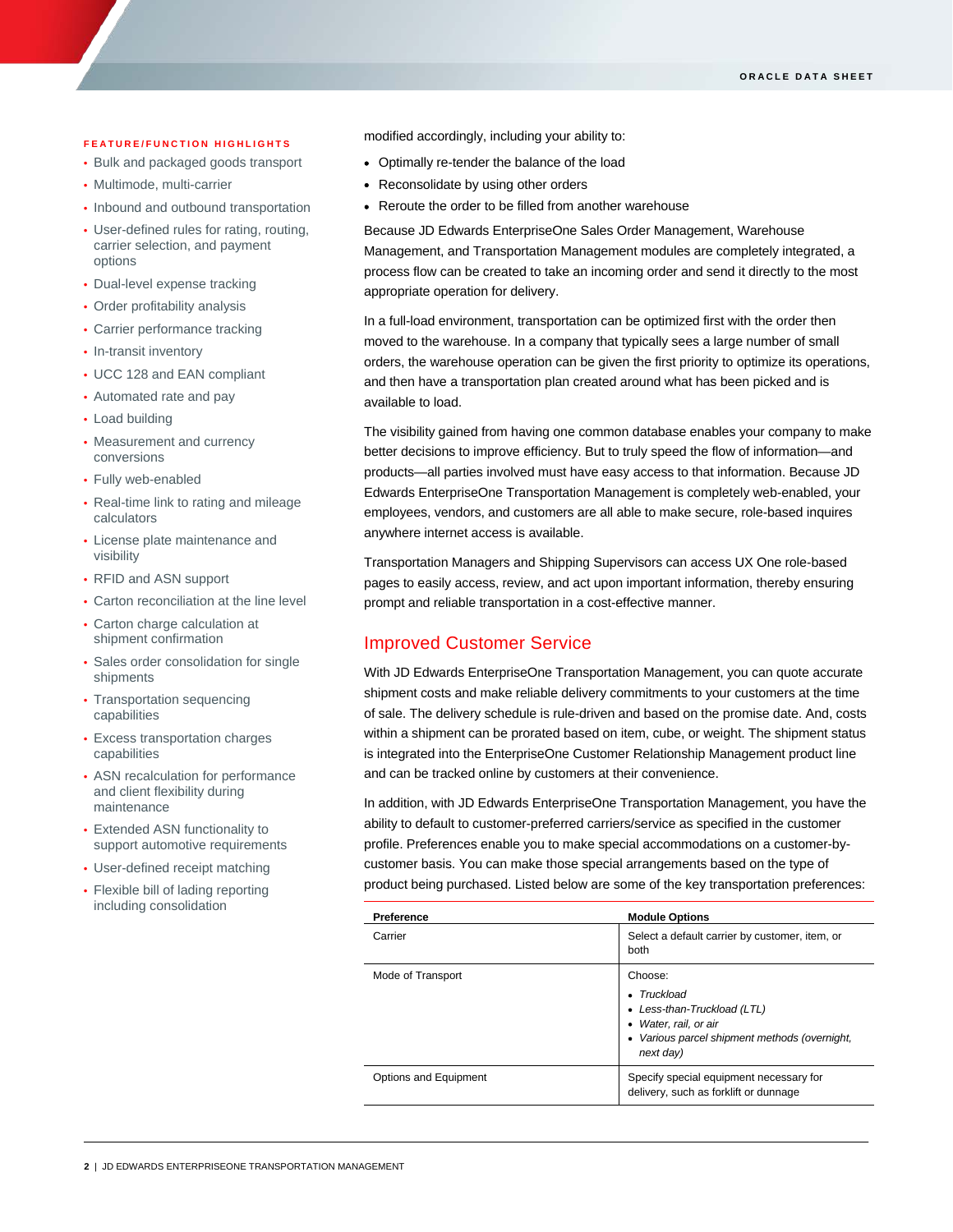| Document Set            | Identify the key documents your customer would<br>like to include with the delivery                                                                                                       |
|-------------------------|-------------------------------------------------------------------------------------------------------------------------------------------------------------------------------------------|
| <b>Customer Freight</b> | Automatically calculate for:<br><b>Billable freight</b><br>٠<br>• Add billable charges to an order<br>Select a route<br>٠<br>• Specify the freight terms for the shipment per<br>customer |
| <b>ASN Tracking</b>     | Ensure ASNs are transmitted in a timely manner<br>to your customer                                                                                                                        |

# Lower Transportation Costs

JD Edwards EnterpriseOne Transportation Management enables you to cut shipping costs with automated freight consolidation, route planning, load tendering, pooling, and automated records management. Capabilities include:

- Transportation information at time of order entry for immediate planning
- Load/order consolidation based on any number of considerations, including routing, delivery date, capacity, and customer preferences, to minimize both billable and payable freight costs
- Carrier selection based on business needs and/or your customer's preferences
- Automatic freight bill processing to replace manual and third-party freight billing
- System-generated shipping labels, waybills, and manifests for fast shipments

## Management of Inbound Shipments

In addition to providing strategic support on the outbound side, JD Edwards EnterpriseOne Transportation Management enables you to realize significant savings on inbound freight. Your purchasing department works hard to negotiate the best prices for materials and supplies. Why not maximize profitability by taking it one step further and analyzing your inbound freight options? Your company could show a considerable reduction in the cost of goods sold through the management of component shipments.

## Web Tracking

You can provide your customer service personnel access to accurate, timely shipping information—right down to the detail of the bill of lading—with online tracing and tracking. EDI and Internet carrier monitoring enable you to "follow" freight in transit. And, by allowing your customers the convenience of 24x7 access to shipment status via the web, you can significantly reduce the administrative costs associated with basic inquiries.

## Real-Time Alerts and Workflow

The majority of transactions in a system can be processed without the need for intervention. But what about that small percentage of orders that fall outside the standard procedures? Workflow can alert your staff to the exceptions to the rule— those shipments that require special attention. The ability to provide real-time alerts for those circumstances increases employee productivity and drastically reduces errors.